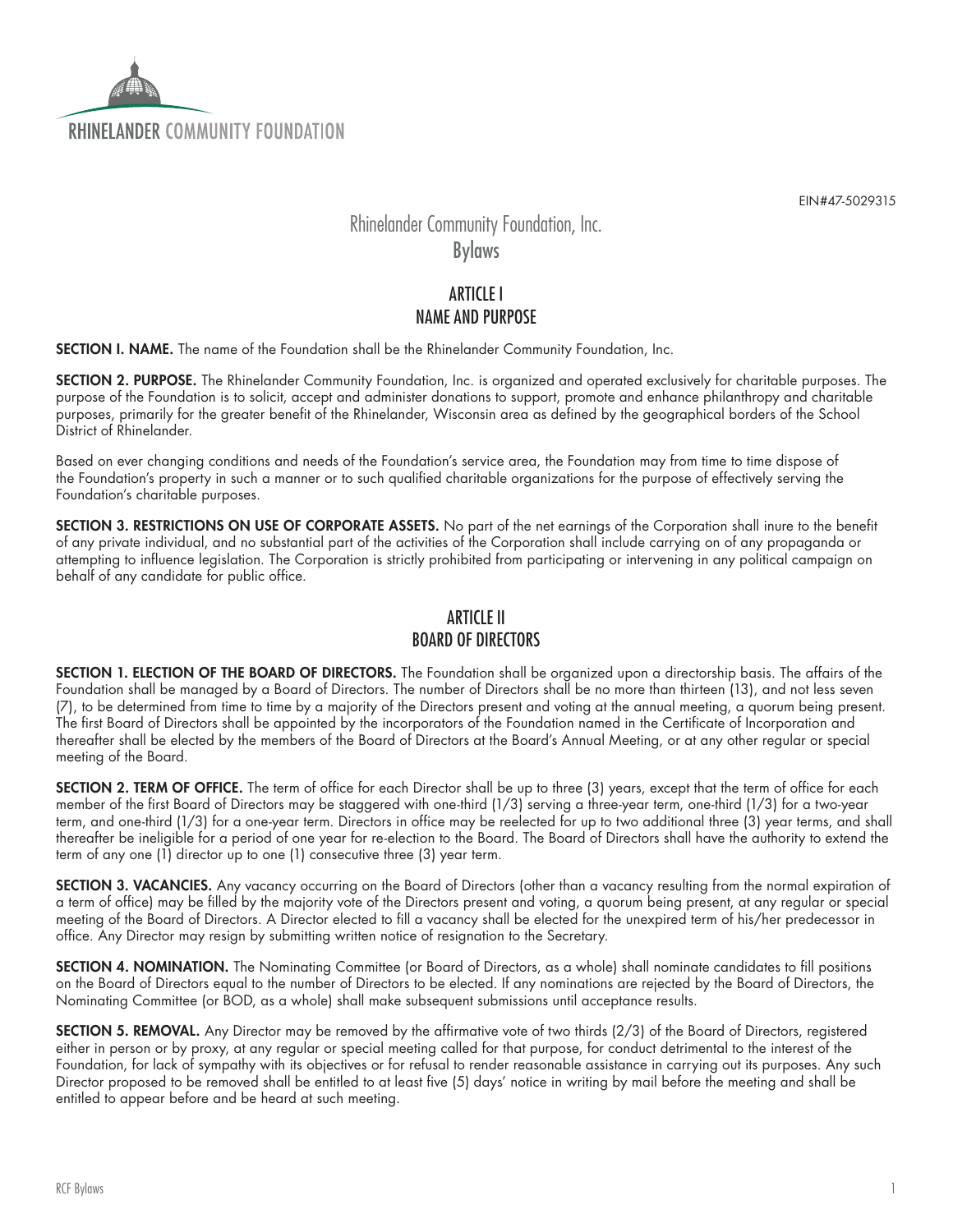

SECTION 6. ATTENDANCE AT BOARD OF DIRECTORS MEETINGS. Each member of the Board of Directors shall attend not less than twothirds (2/3) of all Board of Directors meetings each calendar year. Failure to attend the requisite number of Board of Directors meetings per calendar year, in the absence of a good cause determination by the President, may result in the automatic resignation of the affected Director.

# ARTICLE III **MEETINGS**

SECTION 1. REGULAR MEETINGS OF THE BOARD OF DIRECTORS. The Board of Directors shall schedule and notice the time and place for holding not less than quarterly (and as necessary) meetings of the Board, one of which shall be the Annual Meeting.

SECTION 2. ANNUAL MEETING. An Annual Meeting of the Board of Directors shall be held at a time, date, and location set by the Board of Directors. The first annual meeting shall be held either the month of, before or after the one (1) year anniversary of the establishment of the Foundation. Subsequent meetings shall be held in the months of September, October or November. Notice of each Annual Meeting shall be given to each Director not less than fifteen (15) business days before the date of such meeting. At each such Annual Meeting, the Directors shall consider such business as may be properly brought before the meeting.

SECTION 3. SPECIAL MEETINGS OF THE BOARD OF DIRECTORS. Special meetings of the Board of Directors may be called by or at the request of the President, or twenty (20) percent of the Board of Directors. The person or persons authorized to call such meetings of the Board may fix the time and place and state the purpose(s) of the meeting.

SECTION 4. NOTICE OF MEETING OF THE BOARD OF DIRECTORS. Notice of any meeting of the Board of Directors shall be given at least ten (10) business days previously thereto by written notice, delivered personally, sent by mail or sent by e-mail to each Director at his/her address as shown by the records of the Foundation. If mailed, such notice shall be deemed to be delivered when deposited in the United States mail in a sealed envelope so addressed, the postage thereon prepaid. If e-mailed, such notice shall be deemed to be delivered when sent to the official e-mail address on file at the Foundation offices. Any Director may waive notice of any meeting. The attendance of a Director at any meeting shall constitute a waiver or notice of such meeting, except where a Director attends a meeting for the express purpose of objecting to the transactions of any business because the meeting is not lawfully called or convened. The business to be transacted at the meeting need not be specified in the notice or waiver of notice of such meeting, unless specifically required by law or by these Bylaws.

SECTION 5. QUORUM. Unless otherwise stated to the contrary elsewhere herein, one half (50%) of the Directors then in office (rounded to the nearest whole number) shall constitute a quorum for the transaction of business by the Board of Directors. Unless otherwise stated to the contrary elsewhere herein, the vote of a majority of the Directors or committee members present at any meeting at which there is a quorum shall be the acts of the Board or committees. A Director or committee member may participate in a meeting by conference telephone or similar communications equipment by means of which all persons participating in the meeting can hear one another. Participation in a meeting in this manner constitutes presence in person at the meeting. Any matter eligible for consideration by the Board or any committee may be voted upon by e-mail, consistent with the quorum determined by the number of e-mail recipients. Each Director or committee member present at a meeting shall be entitled to one vote on each question that comes before the meeting. Unless otherwise stated to the contrary elsewhere herein, no Director shall be allowed to vote by proxy.

SECTION 6. COMPENSATION. The Directors shall not receive compensation for their services. However, the Board of Directors may provide reimbursement of expenses Directors reasonably incur on behalf of the Foundation in their service as Directors, as approved from time to time by the Board of Directors.

SECTION 7. ACTION WITHOUT MEETING. Any action required by the laws of the State of Wisconsin to be taken at a meeting of the Directors may be taken without a meeting, without prior notice and without a vote, if a consent in writing, setting forth the action so taken, shall be signed or electronically approved by the minimum number of Directors that would be necessary to authorize or take action at a meeting at which all Directors were present and voting. Prompt notice of the taking of corporate action without a meeting by less than unanimous consent shall be given to all those Directors who have not consented in writing.

SECTION 8. ELECTRONIC VOTING. Each director shall be entitled to one vote upon each matter submitted to a vote of the Board of Directors. Voting by e-mail may occur with majority consent, if unusual circumstances exist as determined by an officer of the Board of Directors.

SECTION 9. ADVISORS. The Board of Directors may also, from time to time, appoint and retain as advisors persons whose advice, assistance or support may be deemed helpful in remaining compliant with State and Federal Laws, determining policies, or formulating programs for carrying out the Foundation's purposes and pay the reasonable expenses thereof.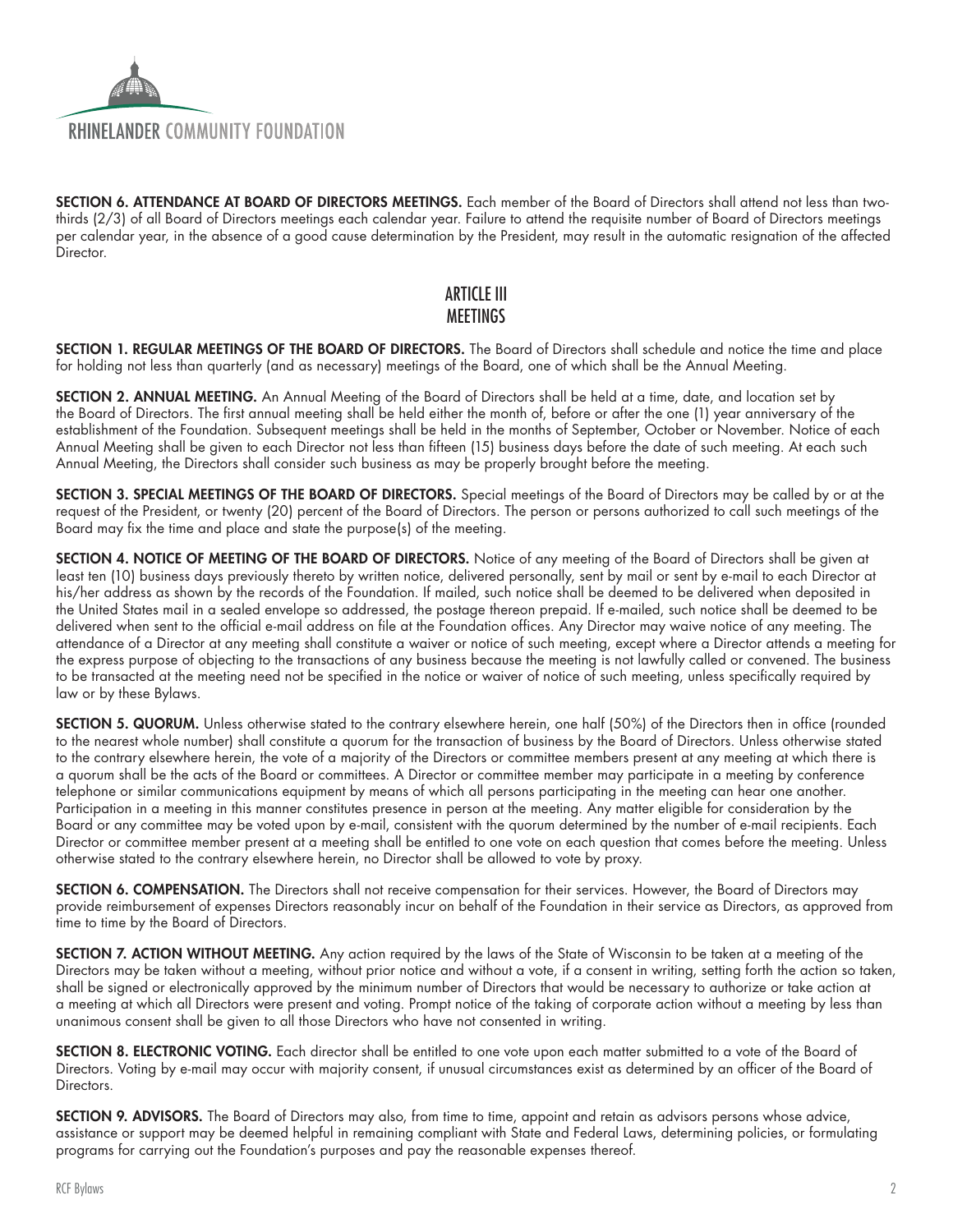## **RHINFI ANDFR COMMUNITY FOUNDATION**

#### ARTICLE IV **OFFICERS**

SECTION 1. OFFICERS. The officers of the Foundation shall be President, Vice President, Secretary and Treasurer. The officers shall be elected from the members of the Board of Directors. The Board of Directors may elect such other officers or may combine offices, as it shall deem necessary, who shall hold their offices for such terms and shall exercise such powers and perform such duties as shall be determined from time to time by the Board of Directors.

SECTION 2. ELECTION AND TERM. The officers of this Foundation shall be elected annually by the Board of Directors at its Annual Meeting. The officers shall hold office until their successors are chosen and qualify or until their resignation or removal. In the absence, or in the event of the inability or refusal to act, of any officer of the Foundation, the Board of Directors may delegate the duties and powers of such officer to any other officer or officers of the Foundation as the Board of Directors may elect.

SECTION 3. REMOVAL. Subject to the rights, if any, of an officer under any contract of employment, any officer may be removed, with or without cause, by the affirmative vote of two-thirds (2/3) of the Directors present at a meeting, with a quorum being present.

SECTION 4. RESIGNATION. Any officer may resign at any time by giving written notice to the Foundation. Any resignation shall take effect at the date of the receipt of that notice or at any later time specified by that notice and, unless otherwise specified in that notice, the acceptance of the resignation shall not be necessary to make it effective. Any resignation is without prejudice to the rights, if any, of the Foundation under any contract to which the director is a party.

SECTION 5. VACANCIES. A vacancy in any office for any reason shall be filled in the manner described by these Bylaws for regular appointment to the office.

SECTION 6. PRESIDENT. The President shall be the chief executive officer of the Foundation and shall preside over all meetings of the Board of Directors, and shall have general and active management of the business of the Foundation.

SECTION 8. VICE PRESIDENT. The Vice President shall perform the duties of the President during his/her absence or disability.

SECTION 9. SECRETARY. The Secretary shall assure that the minutes of all meetings of the Board of Directors are properly recorded and shall perform such other duties as may be assigned by the President.

SECTION 10. TREASURER. The Treasurer shall oversee the accounting records of the Foundation and the deposit of funds in such accounts and depositories and subject to such controls as may from time to time be designated by the Board of Directors.

SECTION 11. HONORARY OFFICERS AND ADVISORS. The Board of Directors may elect from time to time one or more honorary officers and advisors of the Foundation whose character, demonstrated leadership, and public service serves as an inspiration to the Board and supporters of the Foundation. An honorary officer shall have such powers, with the exception of voting, and perform such duties as may be assigned to him/her by the Board of Directors or the Board President.

# ARTICLE V **COMMITTEES**

SECTION 1. COMMITTEES. The Board of Directors may from time to time, form committees including, but not limited to Executive, Finance, Fundraising, Public Relations/Marketing, Grant Review, Development, Investment or Nominating. Committees may include board members and non-board members.

SECTION 2. COMMITTEE REPORTING & DIRECTOR INVOLVEMENT. As committees are formed, each Committee shall establish a schedule for regular meetings appropriate to its purpose and function; shall keep minutes of its meetings; shall report all such minutes to each member of the Board of Directors as needed; and shall make all such minutes available for review and inspection by at the Foundation offices or by electronic media upon request.

#### ARTICLE VI GIFTS TO THE FOUNDATION

SECTION 1. METHOD. Donors may make gifts to the Foundation by naming or otherwise identifying the Foundation as recipient or beneficiary of any such gift. Gifts shall vest in the Foundation at the time that the Foundation receives and accepts such gifts. Each donor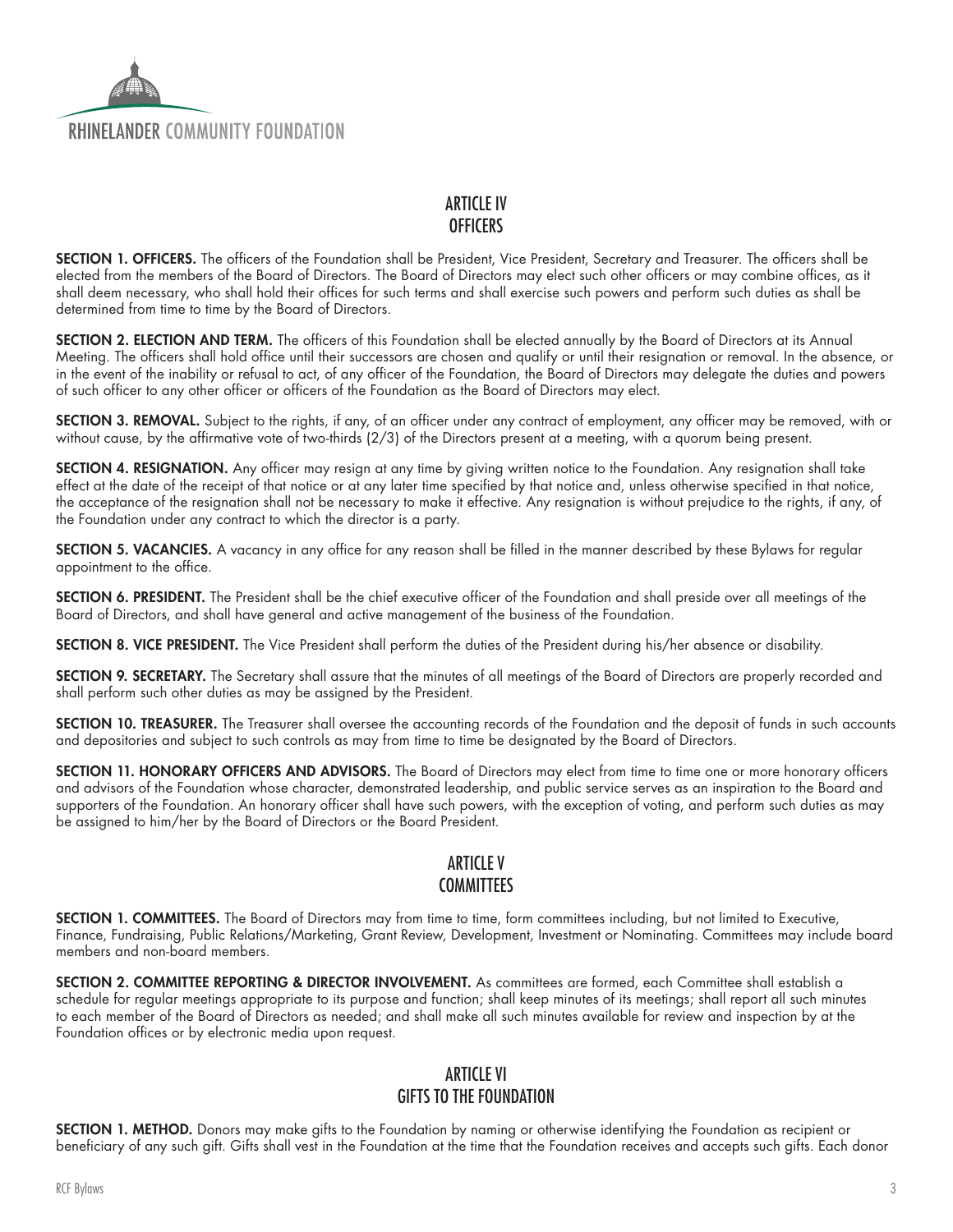

by making a gift to the Foundation accepts and agrees to all provisions of the Foundation's Articles of Incorporation and these Bylaws The Board of Directors reserves the right to determine acceptability of any gift.

SECTION 2. GIFTS IN TRUST. In accordance with Section I, if a gift is made in trust under which the Foundation is an income or remainder beneficiary, or the beneficiary of any other portion of the trust assets, only assets actually distributed to the Foundation from such trust shall be subject to the Foundation's Articles of Incorporation and these Bylaws, and then only when the Foundation becomes entitled to their use. The Board of Directors may take such action, as it from time to time deems necessary to protect the Foundation's right to receive such payments.

SECTION 3. DONOR'S RESTRICTIONS. In accordance with Section I, a donor, with respect to a gift which he/she makes to the Foundation, may provide, at the time of the gift, restrictions which are not inconsistent with the charitable purposes of the Foundation, such as (a) the particular charitable organizations or purposes to be supported; (b) the manner of distribution, including amounts, times, and conditions of payments, and whether from principal or income; (c) the geographic limits on the gift; and (d) the name, as a memorial or otherwise, to be attributed to the gift.

# ARTICLE VII WAIVER OF NOTICE

SECTION 1. WAIVER OF NOTICE. Whenever any notice is required to be given under the provisions of Chapter 181 of Wisconsin Statutes for Non Stock Corporations, or under the provisions of the Bylaws of the Foundation, a waiver thereof in writing signed or electronically approved by the person or persons entitled to such notice, whether before or after the time stated therein, shall be deemed equivalent in the giving of such notice.

# ARTICLE VIII INDEMNIFICATION

SECTION 1. INDEMNIFICATION OF DIRECTORS AND OFFICERS. The Foundation shall indemnify its Directors and officers against expense (including attorneys' fees) judgments, fines, and amounts paid in settlement actually and reasonably incurred by them, including actions by or in the right of the Foundation, by reason of the fact that such person was serving as a Director or officer of the Foundation, to the fullest extent provided by law.

SECTION 2. AUTHORIZATION OF INDEMNIFICATION. Indemnification shall be made (unless ordered by court or provided by law) only upon determination that such Director or officer has acted in good faith and in the best interests of the Foundation. Such determination shall be made: (1) by majority vote of a quorum of Directors who were not parties to such action or suit, (2) if a quorum of disinterested Directors directs, by written opinion of legal counsel for the Foundation, or by other independent legal counsel selected by legal counsel of the Foundation.

SECTION 3. INSURANCE. The Foundation may purchase and maintain insurance on behalf of any person who is or was a Director or officer of the Foundation, or is or was serving at the request of the Foundation in any other enterprise against any liability incurred in such capacity.

#### ARTICLE IX FISCAL YEAR

SECTION 1. FISCAL YEAR. The fiscal year of the Foundation shall be January 1-December 31.

#### ARTICLE X DEDICATION OF ASSETS

SECTION 1. DEDICATION OF ASSETS. All of the assets of the Foundation together with all accumulations thereof shall be held and administered by the Rhinelander Community Foundation, Inc.